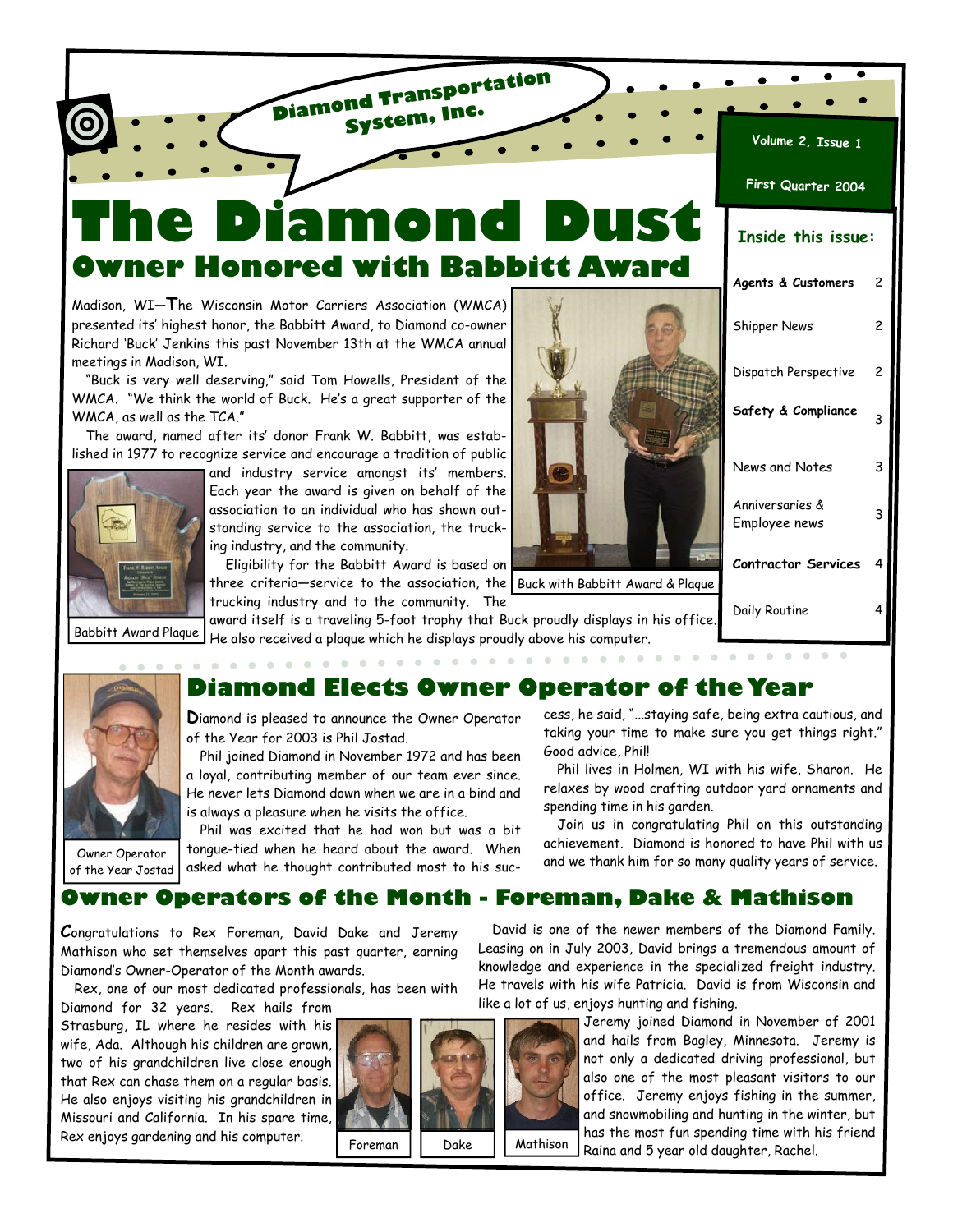## **AGENTS AND CUSTOMERS**

#### **TOP-FIVE AGENTS OCTOBER– DECEMBER**

- 1. Frank Lantrip
- 2. Tim Wood
- 3. Debbie Murphy
- 4. Dale White & Larry Meek
- 5. Rob Hartman

**D**iamond congratulates our top producers and thanks all of our agents for a job well done! Agents are a key to our success and we would like to expand our agent traffic whenever possible.

### **Shipper News: Start the Clock on Detention**

**T**his past month I indicated in a letter to you that we are going to crack down on shippers and consignees. Some can cause you to be detained at their facilities beyond the 2 hours of free time they are allowed.

We are aware that some equipment that we are hauling takes time to load/unload. You, the driver, need to call your dispatcher in advance and advise him when you have been there for 2 hours, or when you are approaching 2 hours. Make the call as soon as you know that the load will not be loaded or unloaded within that time.

This provides the Diamond sales group the ability to contact the customer and provide them notification of the delay and that charges will occur (of which you receive your percentage).

Also, make sure that you get your detention time signed for **Division Chairman** by the shipper or consignee. That backup is vital to complete

the billing. If you wait until you have left the pickup or delivery site, it is to late. There is no way to bill on our word against the shipper.

- Paul Martinson, President

#### **Thank You, Operators**

**"As an industry we need to be compensated for waiting time to load and unload...aside from detention time."** 

**-Joyce Jordan, TCA Independent Contractor** 

The 100,000<sup>th</sup> Case Magnum tractor rolled off the assembly line this past December and Diamond was there to make the pick up. Veteran owner operator, Phil Jostad, delivered the tractor, an MX285 adorned with special graphics to recognize its exclusive status, to it's new owner, Gerald Forsythe, on December 12th.

Introduced in 1987, Case Magnum tractors have logged an estimated 400 million hours of operation. The 100,000<sup>th</sup> Magnum tractor has the full range of options including a heated leather seat and is rated at 240 PTO hp. It's the most powerful row-crop tractor produced by Case.

Forsythe, a successful property developer and businessman, spent his share of hours behind the wheel of Farmall H and C tractors, helping his father and grandfather on their farm.

**Diamond Delivers Milestone Tractor** 

Forsythe owns and manages 20,000 acres in Illinois. He has also built a collection of red tractors like the ones he ran in his youth. His collection of reconditioned tractors includes two Hs, a B, an M, a white C demonstrator and a 1460 got a boost when he took delivery of the commemorative Magnum.

**O**ur owner operators are a direct extension of our business. They assist us in the retention of customers and the growth of new and existing customers.

 The professionalism shown and communication given are recognized by both shippers and consignees. We would like to

thank you for a great job. We also encourage owner operators to leave their business card with the consignees. There is always a possibility that traffic may be generated

out of those facilities.

 We have had inquiries over the years that have led to additional business because of the courtesy shown.

## **THE DISPATCH PERSPECTIVE—"Run the System"**

**W**e frequently hear the question; "What can I do to improve my revenue?" The answer is actually quite simple - just **run the system!**

Top revenue generators know this means take the load offered and go. Don't hesitate, it may be gone soon. Getting that load delivered as soon as possible and getting the next load are the priorities. Worrying about how you will get back is not a priority and they know it!

High revenue is generated by a positive, can-do attitude and

hard work. If offered a tarped load, take it! If offered a load to Canada, take that as well; they are big revenue loads!

Being on the move makes money, while sitting around analyzing every load costs money. There are great paying loads and average paying loads, but understand that 'cents per mile' does not create a paycheck

Running every load you can get your hands on is what creates top level pay. And remember, constant communication with your dispatcher and on-time delivery will make it even easier to reach your professional goals!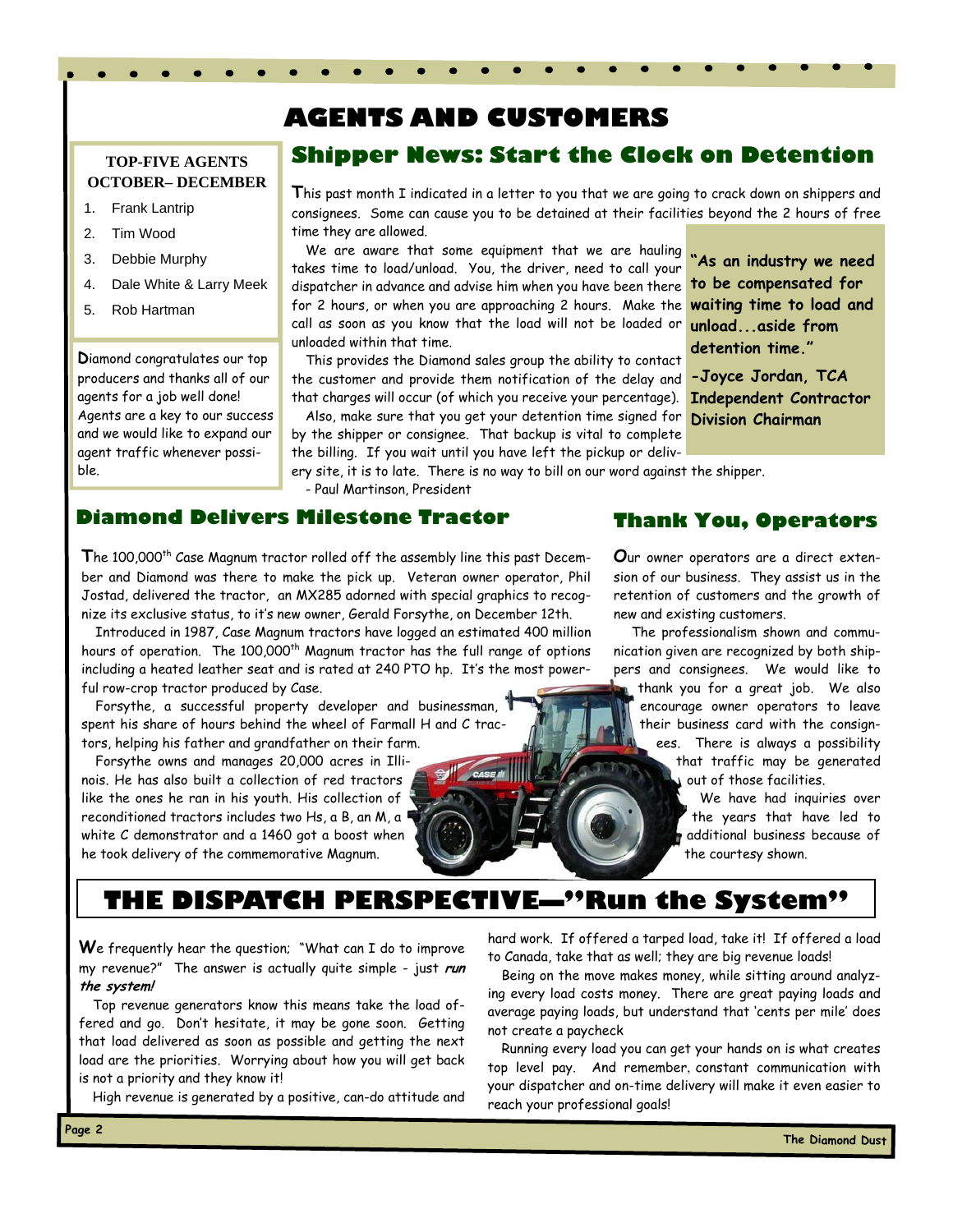## **SAFETY & COMPLIANCE**

### **New Hours of Service Now in Effect**

**A**s you all should know by now, the new Hours of Service rules went into affect on January 4, 2004.

Some of the more important points which need to be remembered are the 11 & 14 hour rules. A driver may drive 11 hours after 10 hours off-duty but may not drive beyond the 14<sup>th</sup> hour after coming on-duty following 10 hours off duty.

A driver may not drive after 60/70 hours on-duty in 7/8 consecutive days. A  $\Rightarrow$ driver may restart a 7/8 consecutive day period after taking 34 or more consecutive hours off-duty.

A combination of consecutive sleeper berth time and off-duty time totaling at least 10 hours may be used to comply with the 10 hour off-duty requirement in sleeper berth operations.

With questions regarding the new rules please feel free to contact Debbie in the Logs Department or Cindy in Contractor Services.

## **Pre-Trips Ensure Safe Trips**

**M**anufacturers advocate brake system inspections and maintenance for your truck. Effective pre-trip inspections are also a big part of preventive maintenance.

Some things you should be aware of to help avoid braking problems on the road include obvious things, such as loose or hanging components and missing or broken parts.

Make sure the plug on the top of the spring brake is in place. Be sure to check the spring brakes for wear. It has been found that the corrosive action on the new salt sprays deteriorate brakes faster.

Visually inspect the stroke rod measurement on newer

#### **News and Notes**

**OHIO ANNUALS**—Both agricultural and construction machinery Ohio annual permits are being ordered. They are good for up to 12' wide for construction and 14' on farm equipment; it does not include height. Your annual permit will be in the mail within the next few weeks. When ordering your permit indicate that you have annual; no need for an Ohio.

**KY**—You can run seven days a week day or night up to l4' high, 14' wide and/or 120,000 lbs. There are still time restriction in Louisville, Cincinnati, Lexington and Owensboro bridge, 7-9 am and 4-6 pm Monday thru Friday.

**KY**—There is now an exception from the 6% sales tax on repairs or replacement parts involved in interstate commerce.

**CHAIN LAWS**—CA, CO, ID, MT, NV, OR, UT, WA, WY may require chains to be carried on the vehicle and put on during severe driving conditions.

#### The 14-Hour Rule Includes:

- $\Rightarrow$  On-duty time
- $\Rightarrow$  Off-duty time not spent in the sleeper berth
	- Sleeper berth time of less than two hours
- $\Rightarrow$  Sleeper berth time of two hours or more that is not one of the two periods used to accumulate 10 hours of off-duty time.

brake chambers and take a look at the angle of a slack adjuster— 90 degrees or more with the brake applied, may mean it's out of adjustment. Inspect brake linings for cracks and thickness, if possible. Know how the ABS warning lights function and check other gauges for signs that the brakes are working.

Apply the brakes and listen for leaks. A pressure test to see if the system holds pressure for 20-60 seconds at idle provides a good sign that there is an air system leak.

Make sure the glad hand seals are in place and not damaged. Exposure to snow, rain, bugs and other debris can cause problems with air systems and brake function.

By doing the appropriate pre-trip inspection, you should have a smooth and safe trip down the road!

## **Employee News & Anniversaries**

**D**iamond congratulates everyone for spending another year with us. We at Dia-

mond are happy that you are with us. We look forward to even more success 2004 and beyond. **Owner Operator Anniversaries** 

#### **Employee Anniversaries**

- Lee Reynolds-14 yrs. January
- Tari Herman—10 yrs. January
- Jon Coca—9 yrs. January
- Cindy Allen—3 yrs. January
- Helen Leitzel—31 yrs. February
- Ginny Dahl—20 yrs. February
- Danny Thompson—1 yr. February
- Gary Snyder—26 yrs. March
- Lynn Johansen—3 yrs. March
- Carolina Hentschel—1 yr. March

- Tony Barbera-8 yrs. February
- Sam Billingsley-15 yrs. January
- Glen Bonaparte—4 yrs. March
- Steve Bussone-1 yr. March
- Charlie Coe—9 yrs. February
- Tim Gauthier-6 yrs. February
- Stanley Hauschild-3 yrs. February
- Michael Hepler—1 yr. March
- Richard Nunn-1 yr. March
- Greg St. Martin-15 yrs. March
- James Yates—1 yr. January
- Dennis Yowger—1 yr. February